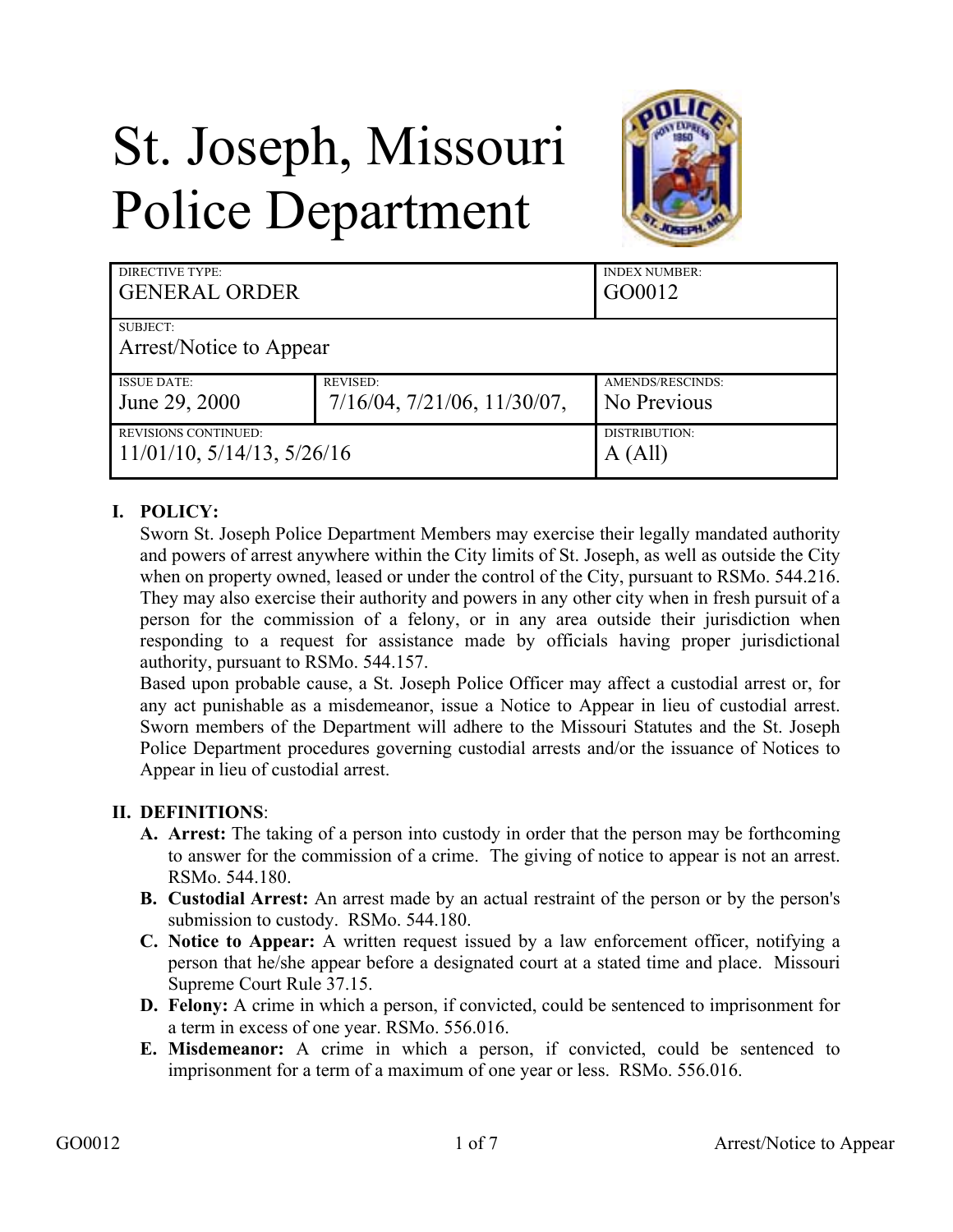## **III.PROCEDURE:**

- **A.** Sworn St. Joseph Police Department members shall adhere to the specified procedures for affecting an arrest with or without a warrant. A member may arrest a person under any of the following circumstances:
	- **1.** The Police Officer has a warrant commanding that the person be arrested:
		- **a.** An arrest warrant may only be executed by sworn St. Joseph Police Department Members. (RSMo. 544.157, RSMo. 479.100).
		- **b.** Before taking the person named on a warrant into custody, the member will ensure, by checking with the Communications Center, that the warrant is still valid.
	- **2.** The member has probable cause to believe that a warrant for the person's arrest has been issued in this state.
		- **a.** When a member has probable cause to believe that a warrant for the person's arrest has been issued in another state for the commission of a felony, the member shall cause the Communications Dispatcher to verify the warrant, and determine if extradition will be completed, pursuant to RSMO Chapter 548.
	- **3.** The member has probable cause to believe that the person is committing or has committed:
		- **a.** A felony; (RSMo. 544.216 RSMo. 544.157) or
		- **b.** A misdemeanor; (RSMo. 544.216 544.157).
- **B.** Any Department member referring an accused to State or Municipal Court for a traffic violation shall issue a citation (Notice to Appear) to the accused, even if the accused is in the care and custody of the Police Department. It shall be at the discretion of the member to issue a written Notice to Appear/Citation, or to issue a written warning or give a verbal warning for traffic violations, in lieu of a physical arrest.
- **C.** If not prohibited by legal mandate or Section D and/or E of this General Order, any member referring an accused to the Municipal Court for an infraction, misdemeanor, or traffic violation shall issue the appropriate Notice to Appear and may release the individual.
- **D.** A custodial arrest shall be made and the accused booked into the Holding Facility in all adult felony cases and in all adult misdemeanor cases when:
	- **1.** The accused cannot or will not identify himself/herself;
	- **2.** The accused is not a resident of the State of Missouri;
	- **3.** The accused refuses to give a written promise to appear in court when served with a Notice to Appear (Exception: Traffic only);
	- **4.** Release of the accused would constitute a risk of harm to himself/herself or others, or would constitute a risk of damage to the property of others; or
	- **5.** Release of the accused would not quell the problem at hand, or may cause evidence of the crime to be irretrievably lost.
- **E.** Adults committing the following offenses shall be taken into custody and booked into the Holding Facility, unless otherwise directed by a Supervisor:
	- **1.** Resisting arrest;
	- **2.** Interfering with a Police Officer (physically);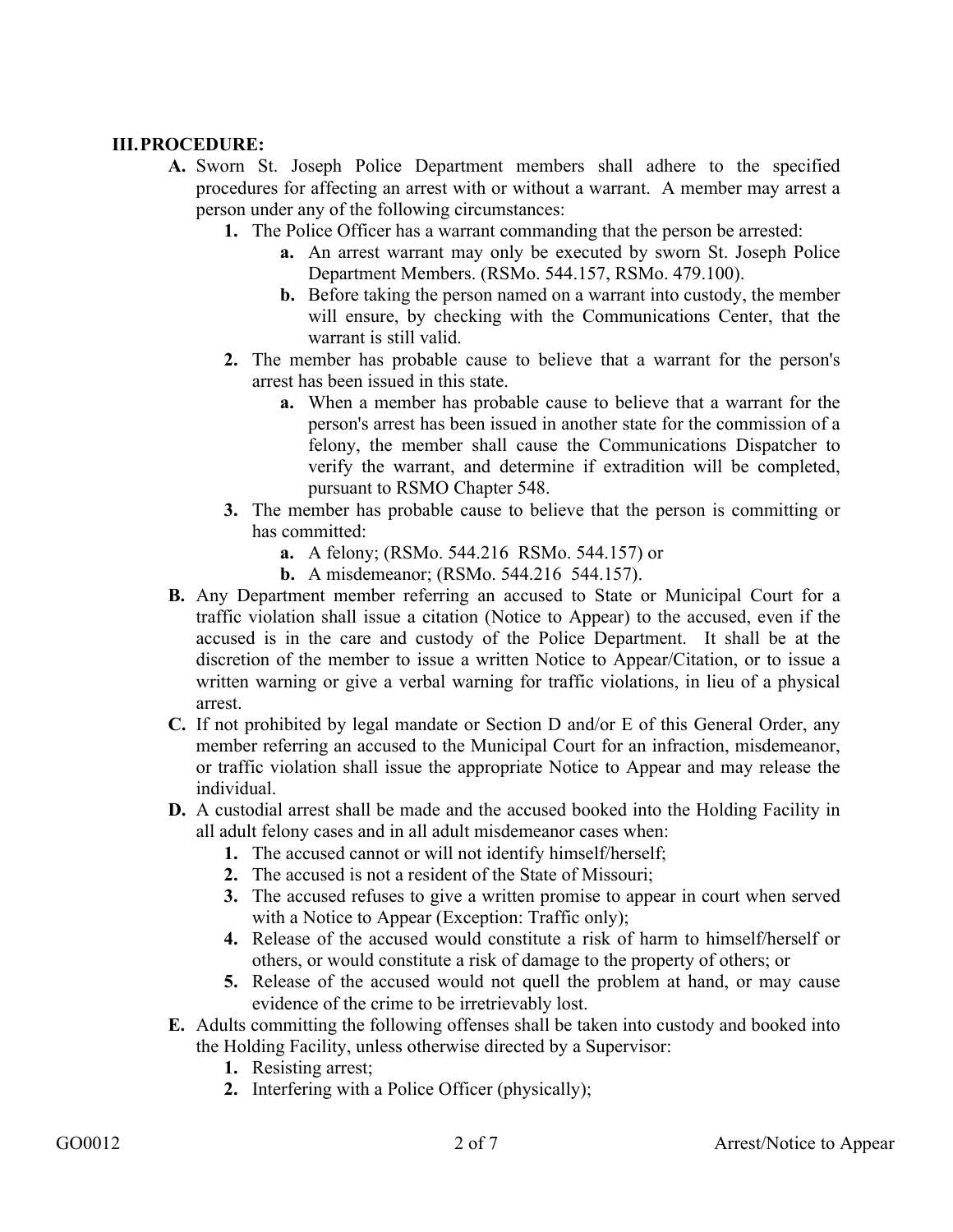- **3.** Assault on a Police Officer;
- **4.** Sex crimes;
- **5.** Domestic-Violence offense (in accordance with State law);
- **6.** Assault committed with a deadly weapon;
- **7.** Possession of a deadly weapon;
- **8.** Arson;
- **9.** Auto theft;
- **10.** Burglary;
- **11.** Larceny when the suspect shows a previous arrest for the offense;
- **12.** Felony drug violations;
- **13.** A Homicide.
- **F.** Juveniles who are detained shall be transported to the Buchanan County Juvenile Detention Facility. A probable cause statement shall be completed prior to the member leaving Juvenile Detention, and/or the Law Enforcement Center, unless extenuating circumstances exist (such as another member needing immediate backup, etc.). All applicable reports shall be completed and delivered to Juvenile Detention prior to the member's end of watch.
- **G.** Alternatives to Custodial Arrest/Use of Discretion
	- **1.** Alternatives to custodial arrest, such as officer mediation or referral to an appropriate Social Service Agency, should be considered whenever the employment of an alternative would facilitate a Departmental objective or community need, and would not conflict with the law.
	- **2.** An alternative to custodial arrest may be used in such cases, including, but not limited to:
		- **a.** Juvenile offenses of a minor nature (lecture and release, with an information report forwarded to the juvenile offense);
		- **b. Verbal** disputes between family members, neighbors/friends, boyfriends/girlfriends, and businesses/customers;
		- **c.** Misdemeanor cases **(EXCEPT THOSE INVOLVING DOMESTIC VIOLENCE)**, where the victim does not desire prosecution; and
		- **d.** Offenses of a minor nature (i.e., disorderly conduct calls and calls involving intoxicated or emotionally disturbed subjects, where viable alternatives to arrest exist).
	- **3. A valid arrest warrant eliminates the discretion to employ alternatives to ar- rest: the person must be arrested.**

## **H. Method of Arrest:** (RSMo 544.180**)**

- **1.** An arrest is made by an actual restraint of the person arrested or by the person's submission to custody.
- **2.** Only the amount of physical force that is necessary shall be used to affect the arrest. (See GO0019 "Use of Force")
- **3.** An arrest may be made on any day and at any time. However, Municipal and/or Non-Violent Misdemeanor warrant arrests will not be affected **without just cause** between the hours of 2300 hours and 0600 hours at the subject's place of residence. This does not include those incidents where the member was already at the residence on legitimate business (i.e., answering calls for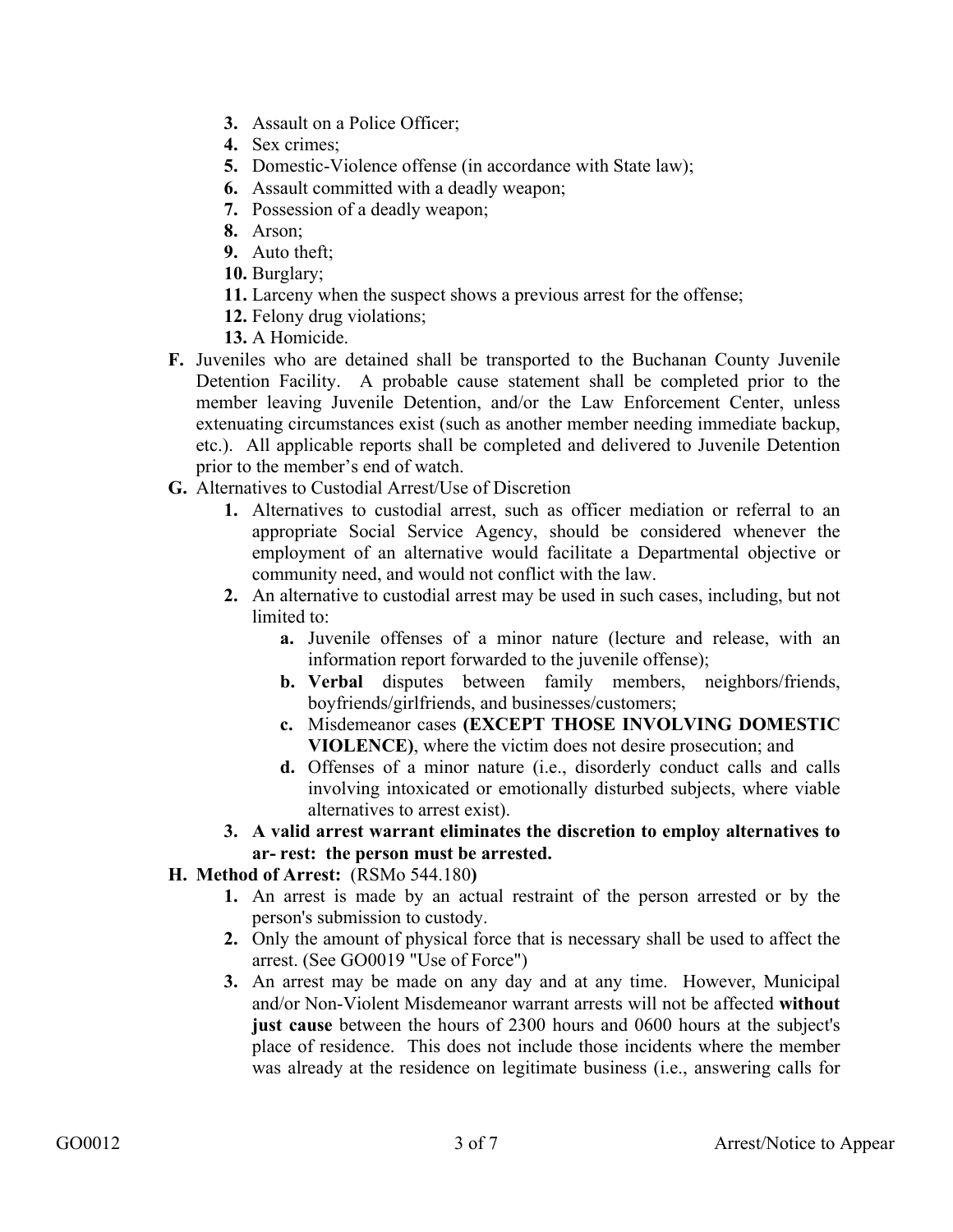service, disturbances, etc.) upon notification that a warrant was active on the subject.

## **I. Discontinuation of Arrest Custody:**

- **1. Following arrest, but before commitment to Holding Facility Custody:**
	- **a.** If probable cause to arrest evaporates (because of new information or realization of an error), the member shall notify a Shift Supervisor, and shall release the arrestee as quickly as possible in a reasonably safe place (of the arrestee's choosing, if possible). In such cases, the member shall:
		- **1)** Fully document in his/her report the reason for the arrest;
		- **2)** Fully document the release from custody and the reason for it; and
		- **3)** Forward the report(s) to the Chief of Police through the appropriate chain of command.

## **2. Following arrest and after commitment to Holding Facility Custody**:

**a.** If probable cause evaporates because of new information or realization of an error, the member shall immediately consult with his/her Shift Supervisor in order to determine the procedure for causing the prompt release of the arrestee from custody. The same procedure for documentation as specified in Section **"I.1.a**" above shall be followed.

#### **J. Stopping a Suspect:**

- **1.** Without making an arrest, a member may stop any person in a public place whom he/she reasonably suspects is committing, has committed, or is about to commit a crime, and may demand of him/her their name, address, date of birth, and an explanation of his/her actions. (Terry v. Ohio 392 U.S. 1, (1968); See also GO0011 "Stop and Frisk Searches")
- **2.** When a member has stopped a person for questioning pursuant to this section and reasonably suspects that his/her personal safety requires it, the member may search (frisk) such person for firearms or other dangerous weapons. If the member finds firearms, weapons, or other items, the possession of which may be a crime or evidence of a crime, the member may take and keep same until the completion of the questioning, at which time he/she shall either return the item, if lawfully possessed, or arrest such person. (Terry v. Ohio 392 U.S. 1, (1968); See also GO0011 "Stop and Frisk Searches")

## **K. Holds on Arrest without Warrants:** (RSMO 544.170)

- **1.** All persons arrested and confined at the St. Joseph Police Department Holding Facility, without a warrant or other process (i.e., traffic or civil summons) for any alleged breach of the peace or other criminal offense, or on suspicion thereof, shall be discharged from said custody in accordance with RSMO 544.170
- **2.** When an individual is detained on a hold in accordance with RSMO 544.170, the arresting member(s) shall ensure that notification (verbally or written) of such an arrest is forwarded to the Detective Division. All reports pertaining to the offense shall be completed prior to the end of the member's (s') shift. The member(s) will ensure that the appropriate copies of the completed report(s) are forwarded to the Detective Division.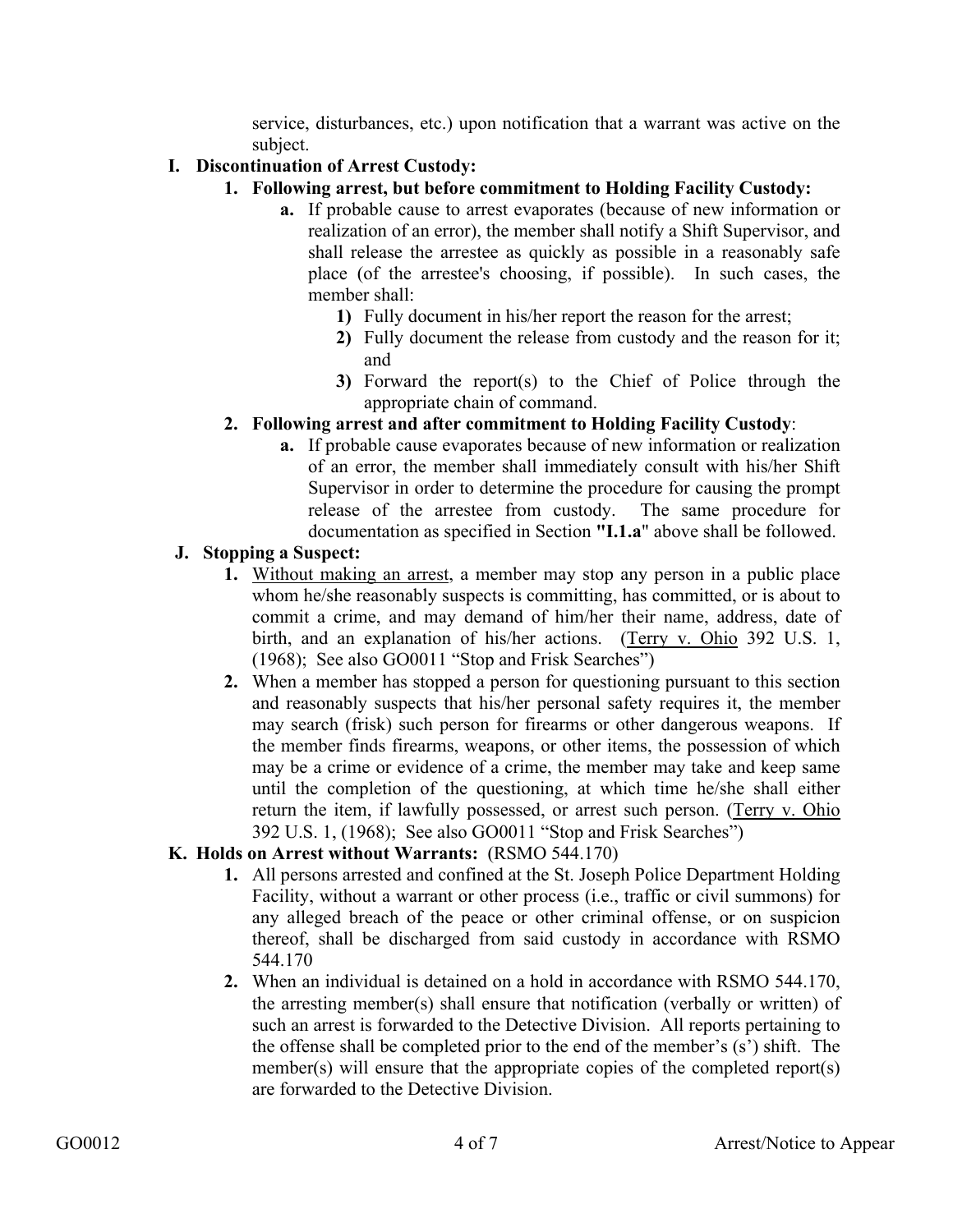- **3.** The appropriate Detective shall arrange for the case to be presented to a member of the Buchanan County Prosecuting Attorney's Office for review and the issuance of warrants. If the lead investigator determines that the offense is not of an urgent nature, and that no irreparable harm could come from presenting the case at a later time, he/she may instruct that the individual be released "Pending Further Investigation".
- **L. Mass Arrests: The following procedures are to be followed by members when applicable. It is understood that in those incidents which result in mutual aid response from other agencies, members will need to work in cooperation with other officers whose policies may differ from those of this Department.**
	- **1.** A mass arrest situation exists when the number of persons to be arrested in a single incident exceeds the Department's ability to perform normal arrest, booking, and reporting procedures. Although large disturbances (i.e. bar fights, large street crowds disturbing, etc.) can adversely affect a particular shift's capabilities, such incidents do not necessarily constitute a mass arrest situation that requires the procedures listed below. An individual Incident Commander must assess each particular situation as it arises.
		- **a.** All members who are off-duty at the time of such a mass arrest situation **shall** report for duty when requested. The Chief of Police shall approve such a "call in".
		- **b.** The Commanding Officer at the time of the incident must approve, coordinate, and direct all incidents involving mass arrests. He/she shall maintain command of the situation unless relieved by proper authority.
		- **c. When appropriate**, sufficient personnel shall be assembled before any enforcement action is taken. In the event additional assistance is necessary **immediately**, the Incident Commander may request mutual aid assistance by notification through the Communications Center to the assisting agencies' field personnel (unless direct radio contact has already been made with their officer(s) currently in the field). Otherwise, the highest ranking on-duty officer of the assisting agencies will be contacted and informed of the situation by the Communications Center. The Buchanan County Sheriff's Office and the Missouri Highway Patrol will be contacted first.
		- **d.** The Communications Center will clear a radio frequency for all enforcement action relative to the incident, and an appropriate number of dispatchers will be assigned to handle the situation.
		- **e.** After evaluating the nature/type of mass arrest, the City Prosecutor and/or the County Prosecuting Attorney may be notified.
		- **f.** If possible, all Department vehicles shall be parked and secured at one location with at least one member remaining with the vehicles.
		- **g.** When appropriate, the Incident Commander shall assign officers to set up either a "Field Processing Center" or a processing center at the L.E.C.
		- **h.** Members shall not act alone unless failure to act could result in a loss of life or great bodily harm.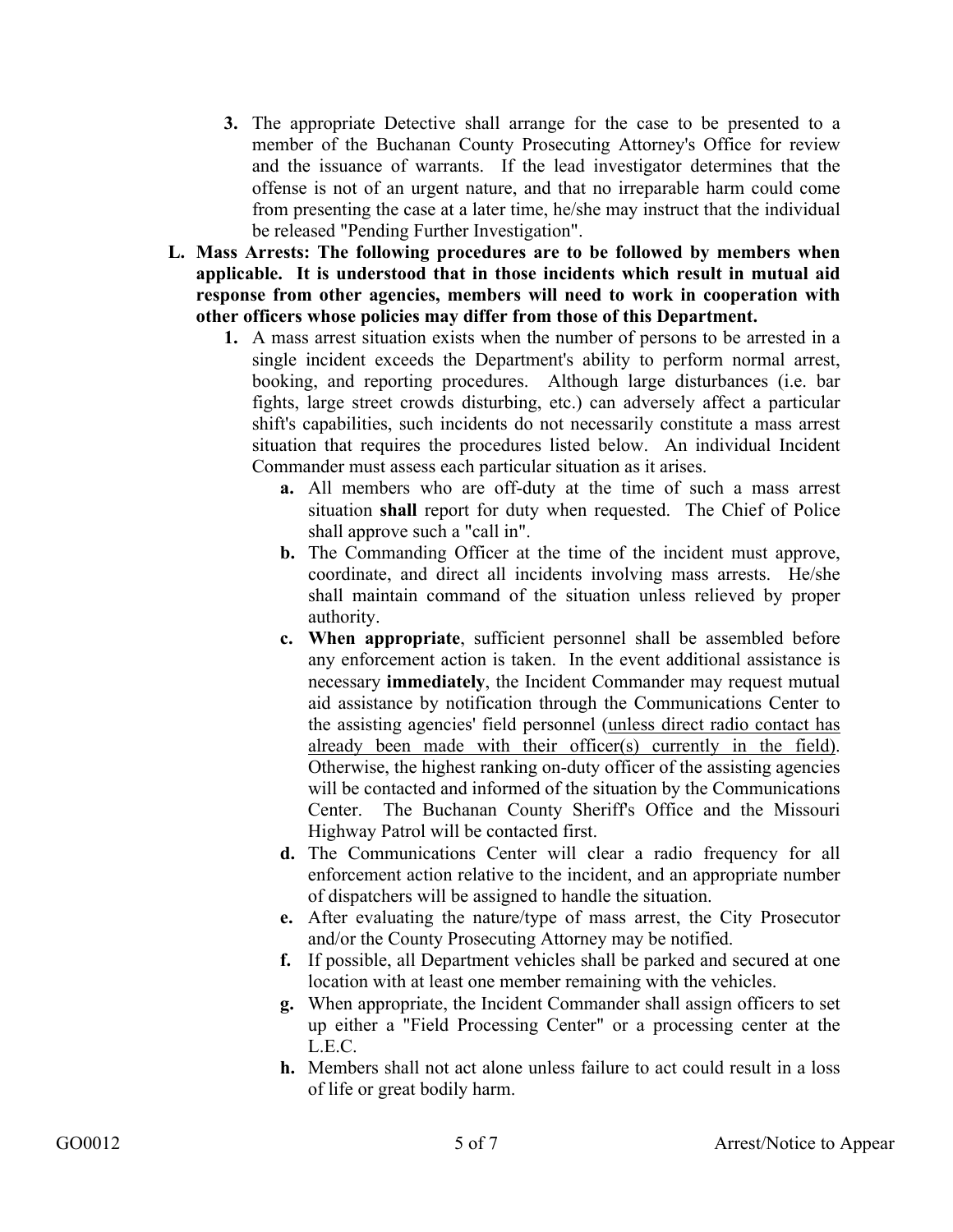- **i.** Arrestees shall be removed from the arrest scene as soon as possible and taken to the appropriate processing center. Arresting members shall return to crowd control duties as soon as possible.
- **j.** Arrestees shall be transported directly to the Holding Facility or cited and released as soon as possible after processing. The standard procedure(s) for transporting prisoners shall also apply to mass arrest situations, unless extenuating circumstances exist (See GO0009 "Prisoner Transport").
- **k.** In the event that buses or other mass transit vehicles are used, care shall be taken to ensure that all prisoners are secured with handcuffs or flex cuffs and a sufficient number of members are present to maintain security.

## **2. Field/Station Processing-Mass Arrests**:

- **a.** Members will be assigned as needed to maintain order and security in the processing center.
- **b.** To expedite matters, the arresting member will assist booking personnel by listing the charges, location of arrest, and the arresting member(s) name on a Department information report before returning to the field.
- **c.** Members assigned to the processing center shall complete the standard booking report, take mug photos and fingerprints of the arrested subject(s), and check for wants/warrants.
- **d.** The Incident Commander or his/her designee shall take steps to ensure adequate personnel are assigned to the Holding Facility to act as booking personnel to complete the booking process as stated in 2c, directly above.
- **e.** Any evidence seized as a result of a mass arrest incident shall be turned over by the arresting member(s) to a designated Evidence Officer at the processing center.
- **f.** The Evidence Officer will complete a Department Evidence Report, noting the time, date, and the member from whom the evidence was received. The evidence will be placed in a secure location by the Evidence Officer and transported to the Department Evidence Room at the appropriate time.
- **g.** Prisoners will be processed at the Field Processing Center by member(s) who will have the necessary items to provide positive field identification, photographs, fingerprints, etc.
- **h.** Those member(s) assigned to processing persons arrested will obtain a case number and ensure that the case number is on all reports.
- **i.** One photograph shall be taken of the prisoner. The arresting officer's name and the case number shall be documented with the photograph as well as the arrested person's name and date of birth. The photograph shall be forwarded to the Records Division.
- **j.** Upon completion of processing, the prisoner shall be taken to a place of release or confinement.